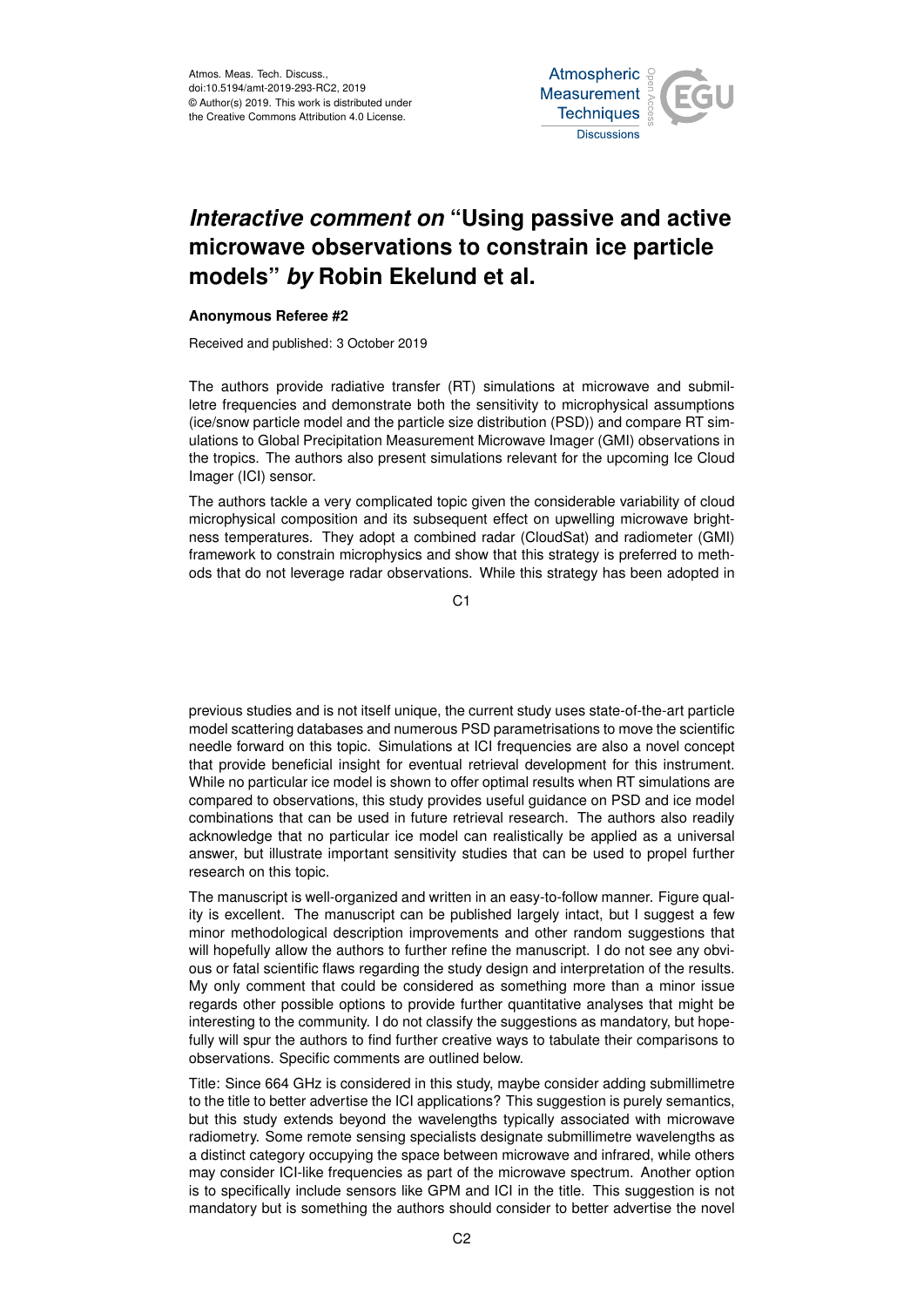ICI-related content.

Line 44: Should MLS, SMILES, and Odin-SMR acronyms be explicitly written?

Lines 58-59: A reference or references might be beneficial to prove that soft spheroid models produce good results at single frequencies.

Lines 276-278: A CloudSat-GMI coincident dataset exists, but as the authors mention, tropical coincidences are limited. Would it be worth highlighting how few coincident observations exist compared to higher latitudes? The Rysman et al. (2018) manuscript gives a quantitative analysis of global CloudSat-GMI coincidences for snowing observations (see Figure 2). At the very least, the Rysman et al. (2018) manuscript could be referenced to illustrate this point without the authors calculating their own statistics.

Rysman, J.-F.; Panegrossi, G.; Sanò, P.; Marra, A.C.; Dietrich, S.; Milani, L.; Kulie, M.S. SLALOM: An All-Surface Snow Water Path Retrieval Algorithm for the GPM Microwave Imager. Remote Sens. 2018, 10, 1278.

Line 312: Please provide more information regarding gaseous and cloud liquid water absorption methodology used in the RT simulations. This information will allow other investigators to better replicate the study. Studies have also indicated RT variability using standard water vapour continuum and cloud liquid water absorption models (e.g., Turner et al 2009, Kneifel et al. 2014 and others), so knowing what absorption models were used is essential information.

D. D. Turner, M. P. Cadeddu, U. Lohnert, S. Crewell and A. M. Vogelmann, "Modifications to the Water Vapor Continuum in the Microwave Suggested by Ground-Based 150-GHz Observations," in IEEE Transactions on Geoscience and Remote Sensing, vol. 47, no. 10, pp. 3326-3337, Oct. 2009. doi: 10.1109/TGRS.2009.2022262

Kneifel, S., S. Redl, E. Orlandi, U. Löhnert, M.P. Cadeddu, D.D. Turner, and M. Chen, 2014: Absorption Properties of Supercooled Liquid Water between 31 and 225 GHz: Evaluation of Absorption Models Using Ground-Based Observations. J. Appl. Meteor.

C3

Climatol., 53, 1028–1045, https://doi.org/10.1175/JAMC-D-13-0214.1

Line 333: Very minor wording suggestion. Change "D14 puts emphasis at smaller particles" to "D14 emphasizes smaller particles".

Line 429: The authors use the subjective term "good" to describe GMI and RT simulation comparisons. Can a more quantitative or less subjective term be used here to describe the comparisons?

Line 453-454: I agree that ERA-Interim water vapour content is probably the likely culprit to cause clear sky biases. Clear sky RT results could also be influenced by the water vapour absorption model, but I'm not sure if that would cause the TB offset. What is the exact bias value under clear sky conditions? This would be useful information to convey. At lower microwave frequencies, ocean emissivity models can also be responsible for clear sky biases on the order of a few K. But surface effects are probably limited at some of these submillimetre channels, especially near water vapour absorption features.

Line 533: Capitalize Pacific Ocean?

Line 540: Change second sentence to "The biggest issues occur under clear-sky conditions, like due to [. . .]"

Lines 540-544: Regarding the deep convective cores with the lowest TB values, is it possible that graupel or hail aloft is not properly considered in the RT simulations? Would higher density particles be more appropriate under such conditions? This suggestion might increase the population of simulated extremely low TB values that already exceed the population of GMI TB values below about 170 K (Figure 10). But this suggestion might reduce the relative peak just below 150 K (Figure 10 bottom panels) by shifting the TB distribution to lower values and make the simulated TB distribution shaped more similarly to GMI observations. This is admittedly semi-educated speculation, but it might be another issue to highlight in the discussion section.